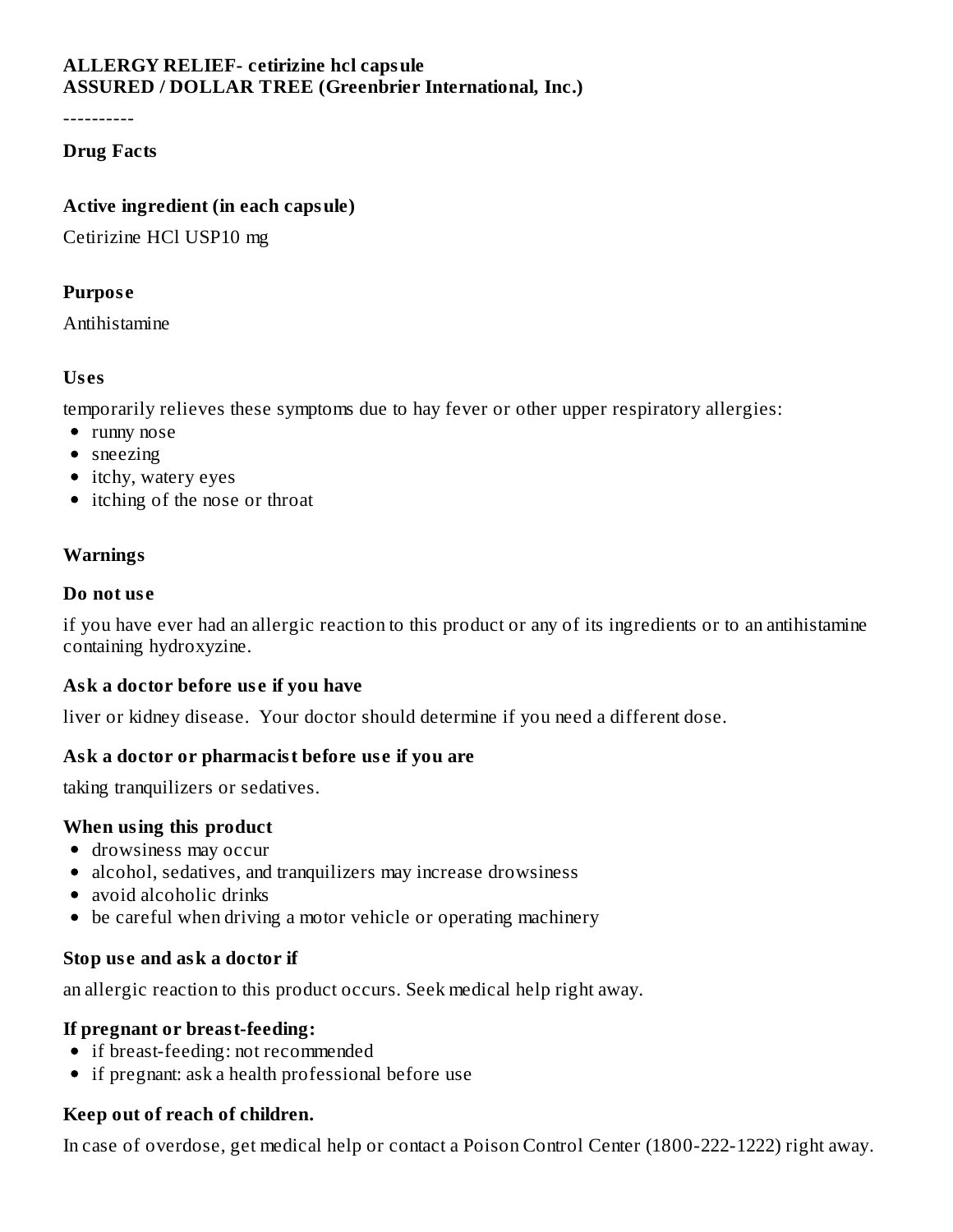#### **Directions**

|                      | adults and children 6 one 10 mg capsule once daily; do not take more than one 10 mg capsule in 24 |
|----------------------|---------------------------------------------------------------------------------------------------|
| years and over       | hours. A 5 mg product may be appropriate for less severe symptoms.                                |
| adults 65 years and  | ask a doctor                                                                                      |
| over                 |                                                                                                   |
| children under 6     | ask a doctor                                                                                      |
| years of age         |                                                                                                   |
| consumers with liver | ask a doctor                                                                                      |
| or kidney disease    |                                                                                                   |

#### **Other information**

- store at  $20^{\circ}$ -25 $^{\circ}$ C (68 $^{\circ}$ -77 $^{\circ}$ F)
- avoid high humidity and excessive heat above 40°C (104°F)
- protect from light

#### **Inactive ingredients**

gelatin, medium-chain triglycerides, polyethylene glycol 400, printing ink white (isopropyl alcohol, propylene glycol, shellac resins, sodium lauryl sulphate, titanium dioxide), purified water, sodium hydroxide, sorbitan, sorbitol solution

#### **Questions or comments?**

Call **1-877-753-3935** Monday-Friday 9AM-5PM EST

## **Principal Display Panel**

## **COMPARE TO** THE ACTIVE INGREDIENTS IN **ZYRTEX®\***

## **ALL DAY**

## **Allergy Relief**

24-hour relief of indoor /outdoor allergy symptoms including:

- Runny nose
- Sneezing
- Itchy, watery eyes
- Itchy throat or nose

Antihistamine • Cetirizine HCI, 10 mg

softgels\*\*

(\*\*Liquid-Filled Capsules)

\*This product is not manufactured or distributed by McNeil Consumer Healthcare, distributor of Zyrtec®.

#### **TAMPER EVIDENT: DO NOT USE IF PRINTED SAFETY SEAL UNDER CAP IS BROKEN OR MISSING.**

# **KEEP OUTER CARTON FOR COMPLETE WARNINGS AND PRODUCT INFORMATION.**

## DISTRIBUTED BY

GREENBRIER INTERNATIONAL, INC.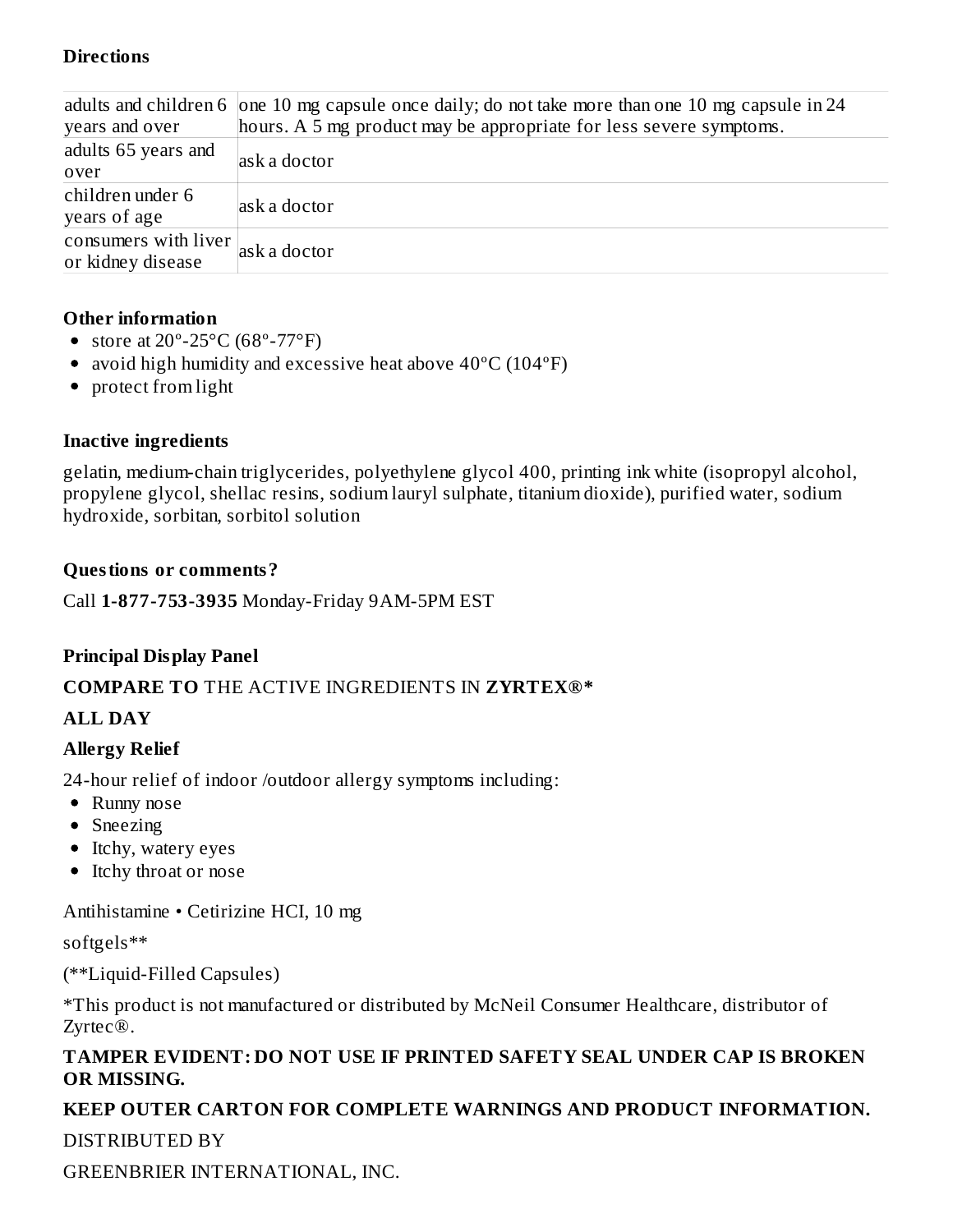## **Package Labeling**



| <b>ALLERGY RELIEF</b>                                                               |                          |                                           |                 |                |  |  |  |  |  |  |
|-------------------------------------------------------------------------------------|--------------------------|-------------------------------------------|-----------------|----------------|--|--|--|--|--|--|
| cetirizine hcl capsule                                                              |                          |                                           |                 |                |  |  |  |  |  |  |
|                                                                                     |                          |                                           |                 |                |  |  |  |  |  |  |
| <b>Product Information</b>                                                          |                          |                                           |                 |                |  |  |  |  |  |  |
| <b>Product Type</b>                                                                 | HUMAN OTC DRUG           | Item Code (Source)                        |                 | NDC:33992-0811 |  |  |  |  |  |  |
| <b>Route of Administration</b>                                                      | ORAL                     |                                           |                 |                |  |  |  |  |  |  |
|                                                                                     |                          |                                           |                 |                |  |  |  |  |  |  |
|                                                                                     |                          |                                           |                 |                |  |  |  |  |  |  |
| <b>Active Ingredient/Active Moiety</b>                                              |                          |                                           |                 |                |  |  |  |  |  |  |
| <b>Ingredient Name</b>                                                              | <b>Basis of Strength</b> |                                           | <b>Strength</b> |                |  |  |  |  |  |  |
| CETIRIZINE HYDRO CHLO RIDE (UNII: 640047KTOA) (CETIRIZINE -<br>UNII: YO 726 1ME 24) |                          | <b>CETIRIZINE</b><br><b>HYDROCHLORIDE</b> |                 | $10$ mg        |  |  |  |  |  |  |
|                                                                                     |                          |                                           |                 |                |  |  |  |  |  |  |